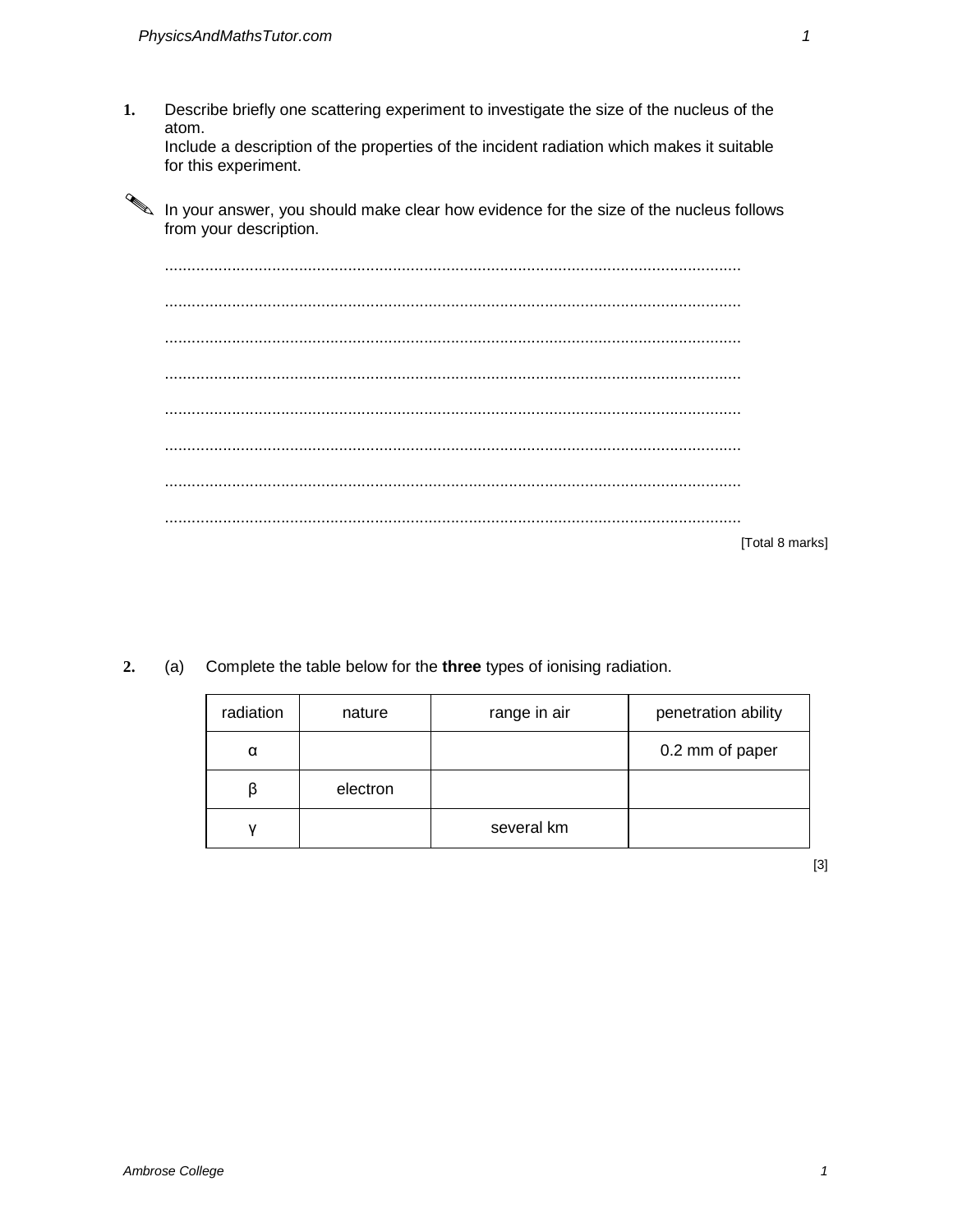Describe briefly, with the aid of a sketch, an absorption experiment to distinguish  $(b)$ between the three radiations listed above.

[Total 6 marks]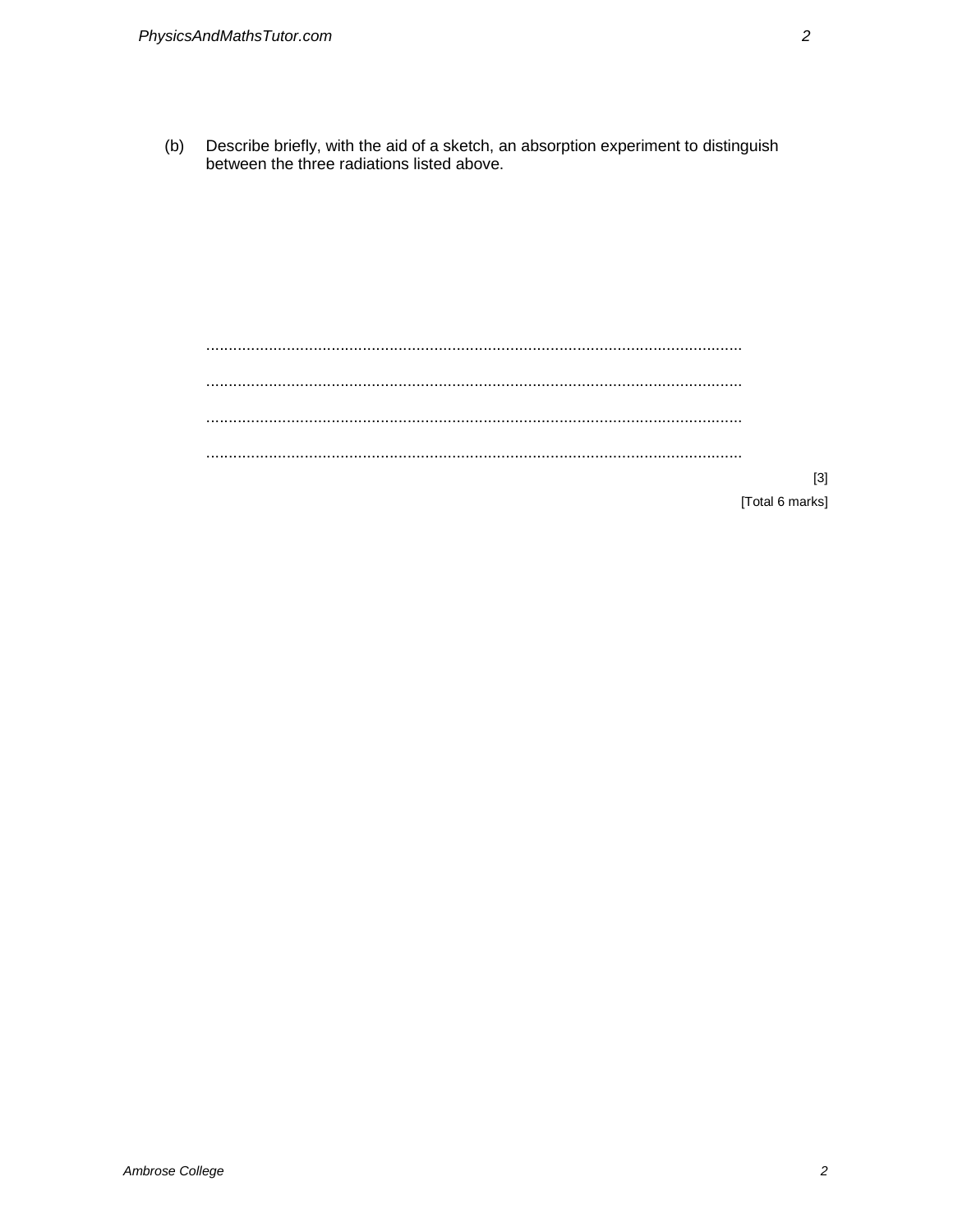$3.$ In this question, two marks are available for the quality of written communication.

A method of producing helium nuclei is shown by the following nuclear equation.

$$
4_1^1H \rightarrow \frac{4}{2}He + 2_1^0e
$$

Describe this process of fusion giving as much detail as you can. Compare the energy release in this process with the energy released in alpha-particle decay.

Quality of Written Communication [2]

[Total 7 marks]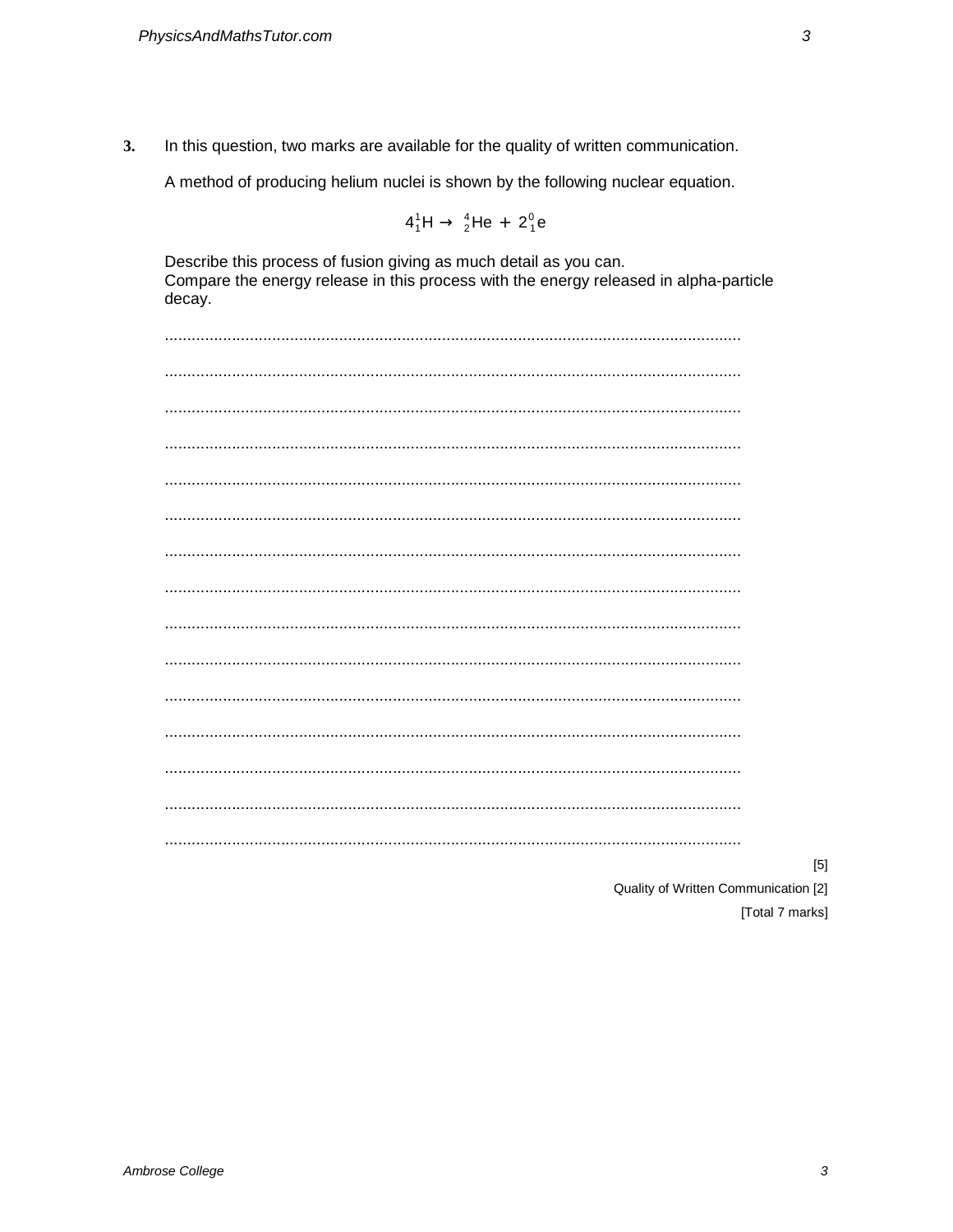**4.** Uranium-238  $^{238}_{92}$ U decays to lead-206  $^{206}_{82}$ Pb by means of a series of decays.

One nucleus of  $^{238}_{92}$ U decays eventually to one nucleus of  $^{206}_{82}$ Pb.

This means that, over time, the ratio of lead-206 atoms to uranium-238 atoms increases. This ratio may be used to determine the age of a sample of rock.

In a particular sample of rock, the ratio

2 1 number of uranium - 238 atoms number of lead - 206 atoms  $=$   $\frac{1}{2}$ .

(a) Show that the ratio

3 2 number of uranium - 238 atoms initially number of uranium - 238 atoms left  $=$   $\frac{2}{6}$ 

Assume that the sample initially contained only uranium-238 atoms and subsequently it contained only uranium-238 atoms and lead-206 atoms.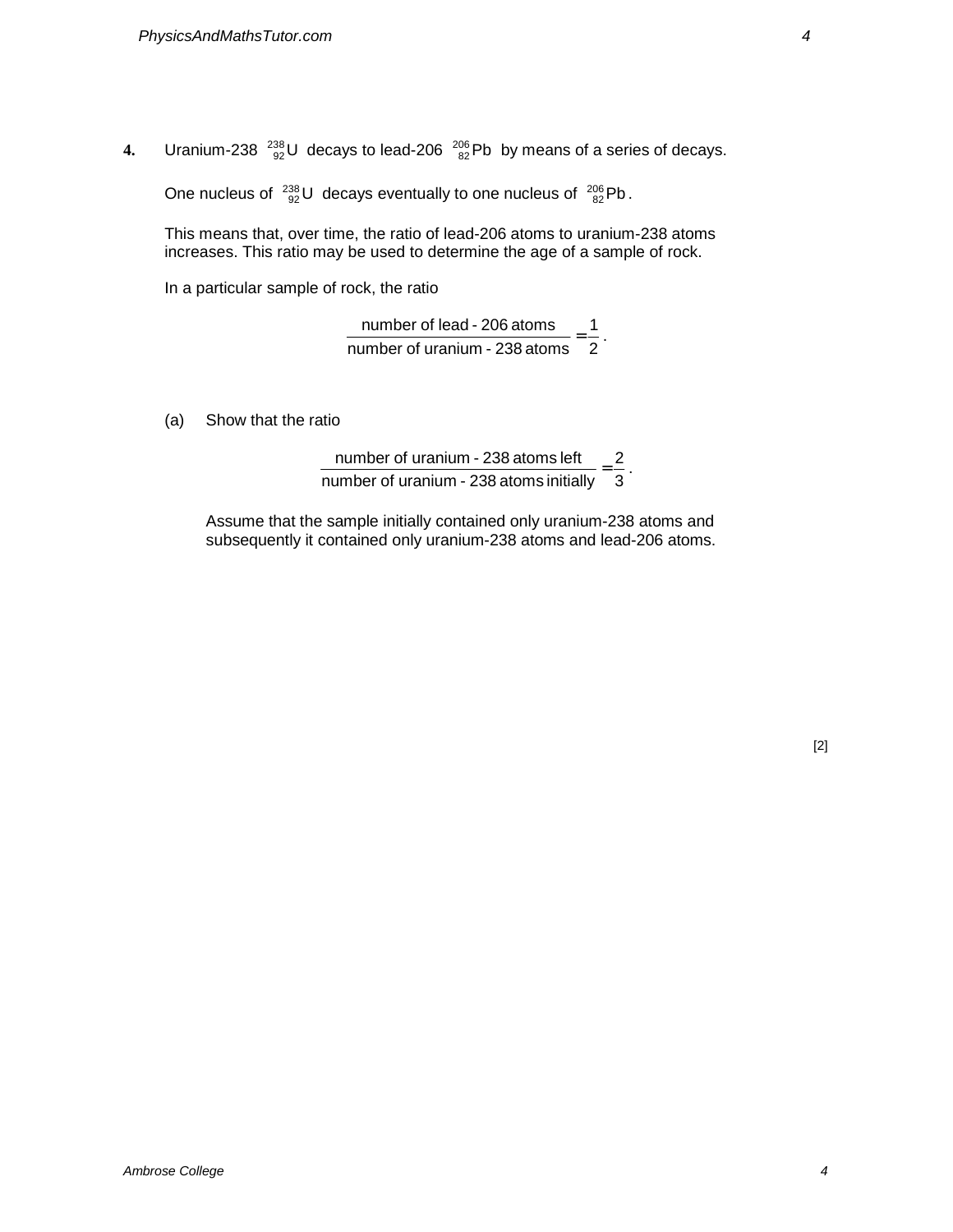(b) Calculate the age of the rock sample.

The half-life of  $^{238}_{92}$ U is 4.47 x 10<sup>9</sup> years.

age = ................................................ years

[3]

(c) The rock sample initially contained 5.00 g of uranium-238. Calculate the initial number  $N_0$  of atoms of uranium-238 in this sample.

number = .........................................................

[2]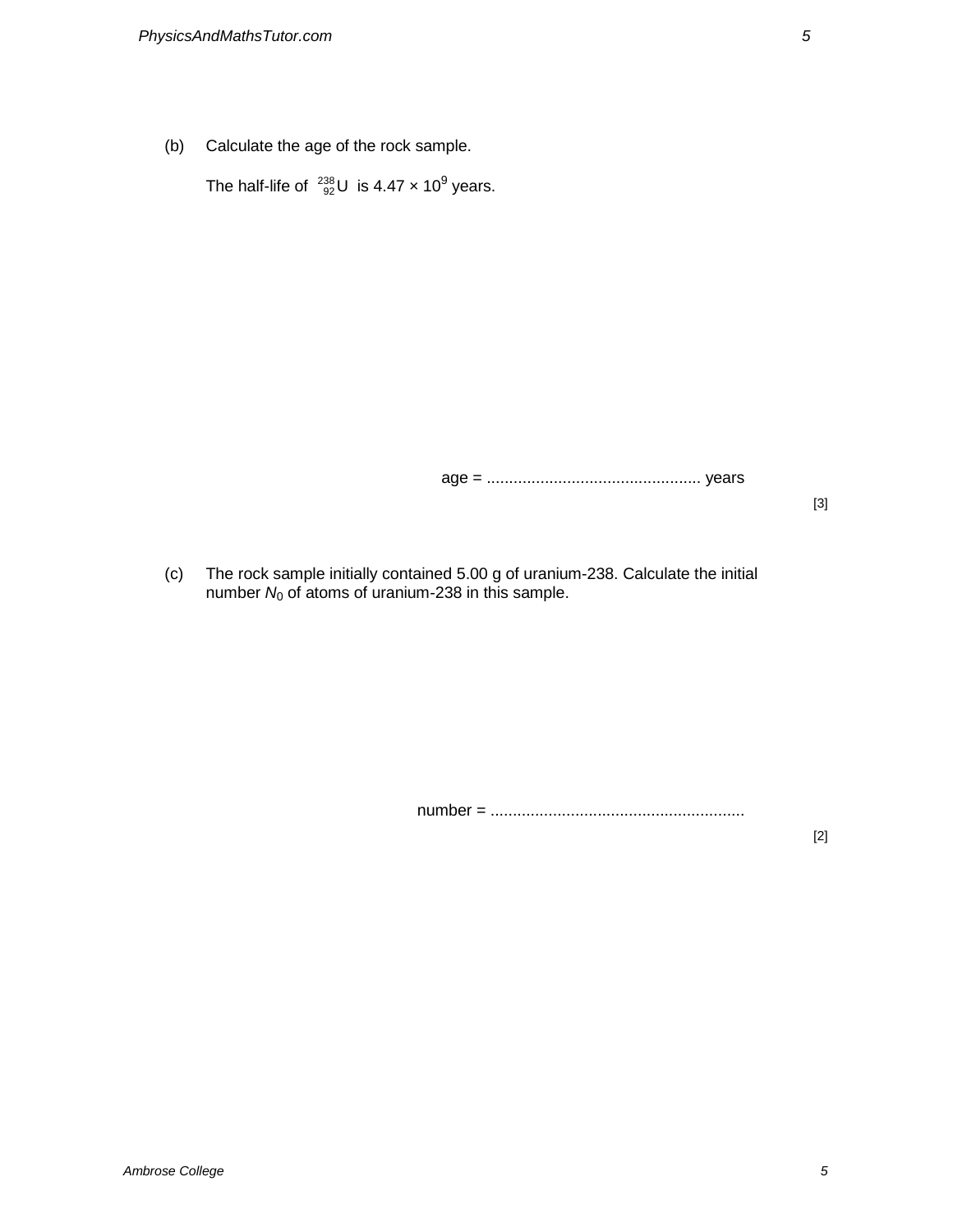(d) On the figure below, sketch graphs to show how the number of atoms of uranium-238 and the number of atoms of lead-206 vary with time over a period of several half-lives.



Label your graphs 'U' and 'Pb' respectively.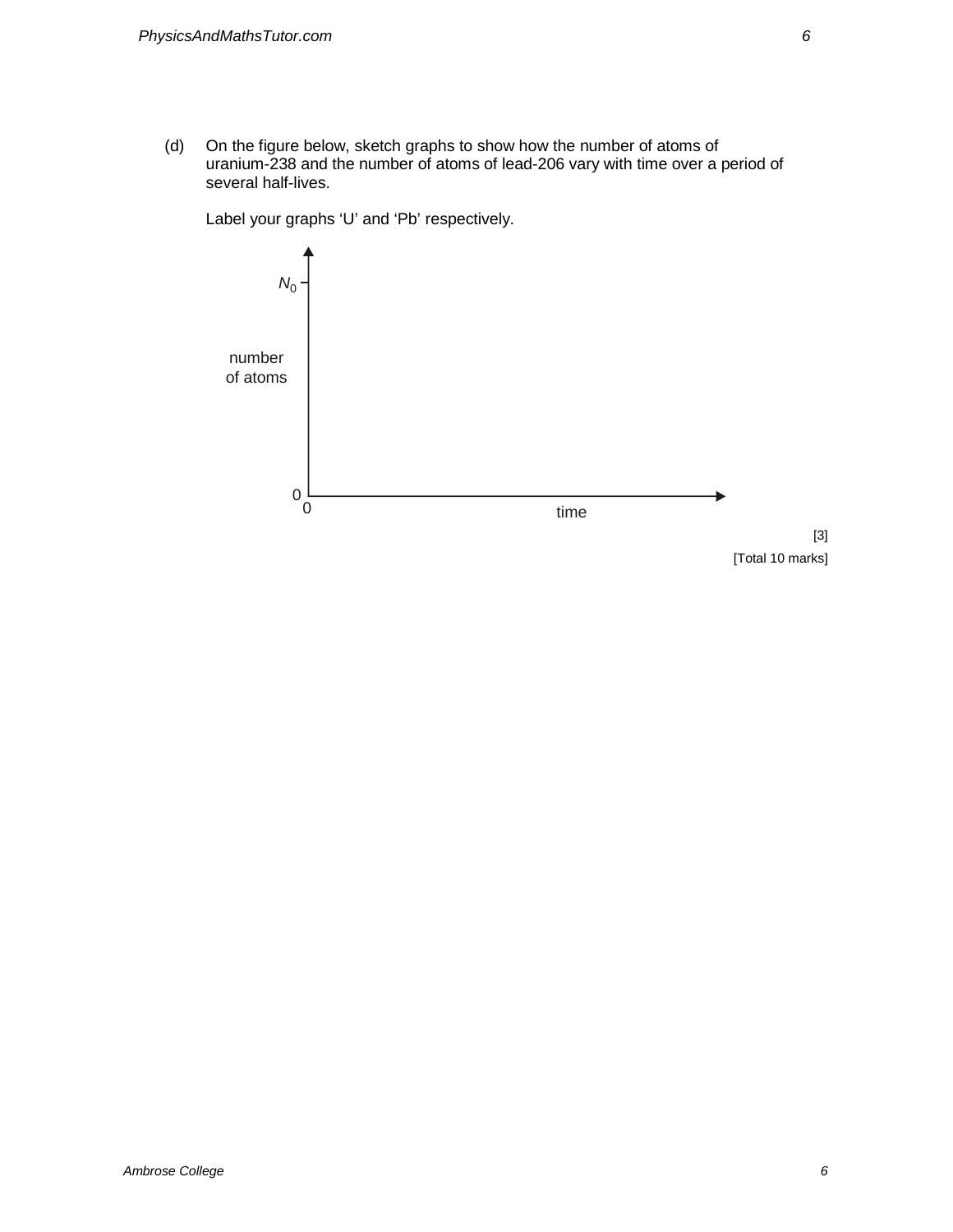**5.** The figure below shows the variation with nucleon number (mass number) of the binding energy per nucleon for various nuclides.





(iii) State the number of neutrons in the nucleus of  $\frac{^{235}}{^{92}}$ U. ............................

[2]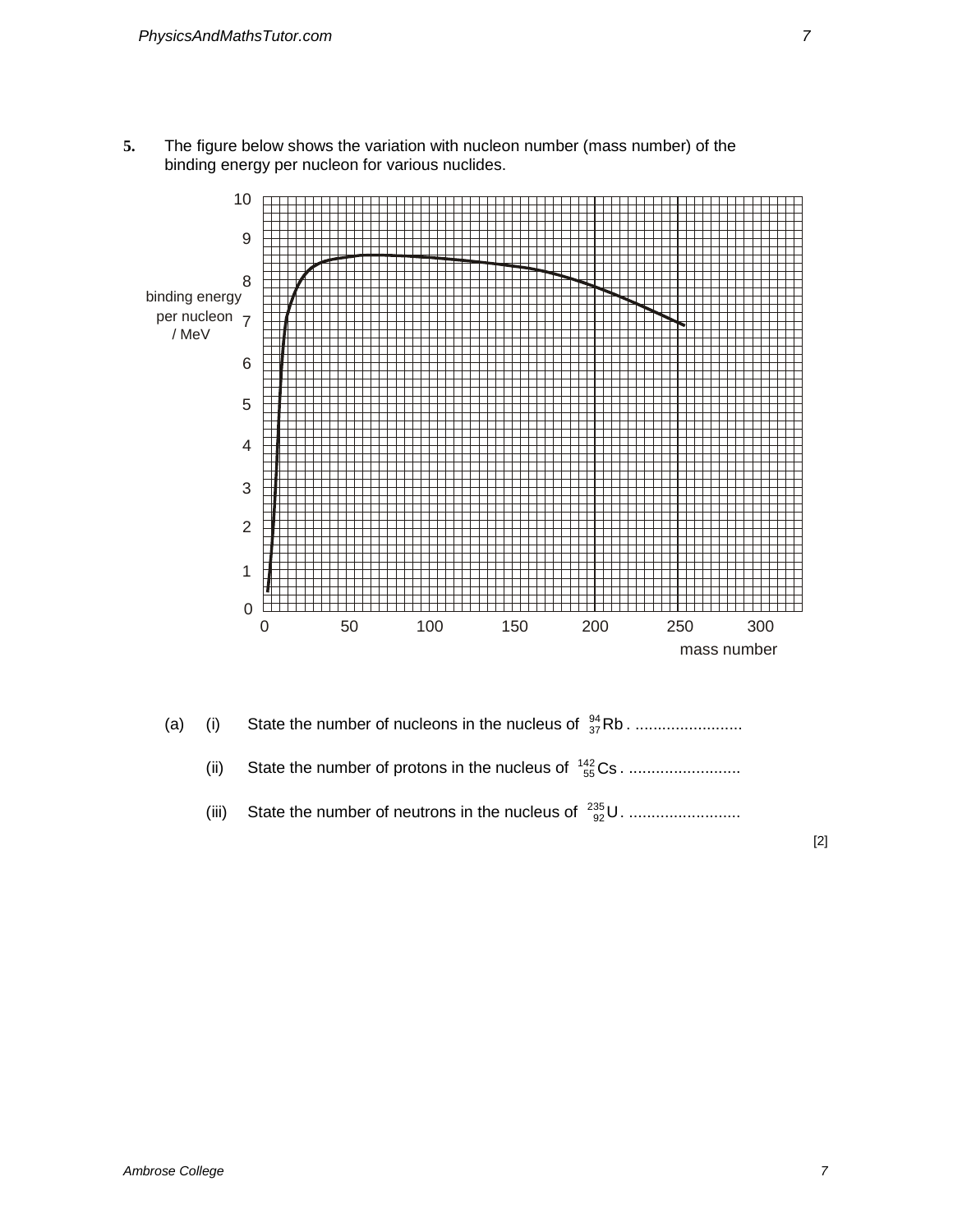Use the figure above to calculate the energy released when a  $^{235}_{92}$ U nucleus  $(b)$ undergoes fission, producing nuclei of  $^{94}_{37}$ Rb and  $^{142}_{55}$ Cs.

 $[4]$ [Total 6 marks]

| 6. | This question is about nuclear fusion reactions inside the Sun.                       |  |  |  |
|----|---------------------------------------------------------------------------------------|--|--|--|
|    | Explain the importance of gravity in making fusion reactions possible inside the Sun. |  |  |  |
|    |                                                                                       |  |  |  |
|    |                                                                                       |  |  |  |
|    |                                                                                       |  |  |  |
|    |                                                                                       |  |  |  |
|    |                                                                                       |  |  |  |
|    |                                                                                       |  |  |  |
|    | [Total 3 marks]                                                                       |  |  |  |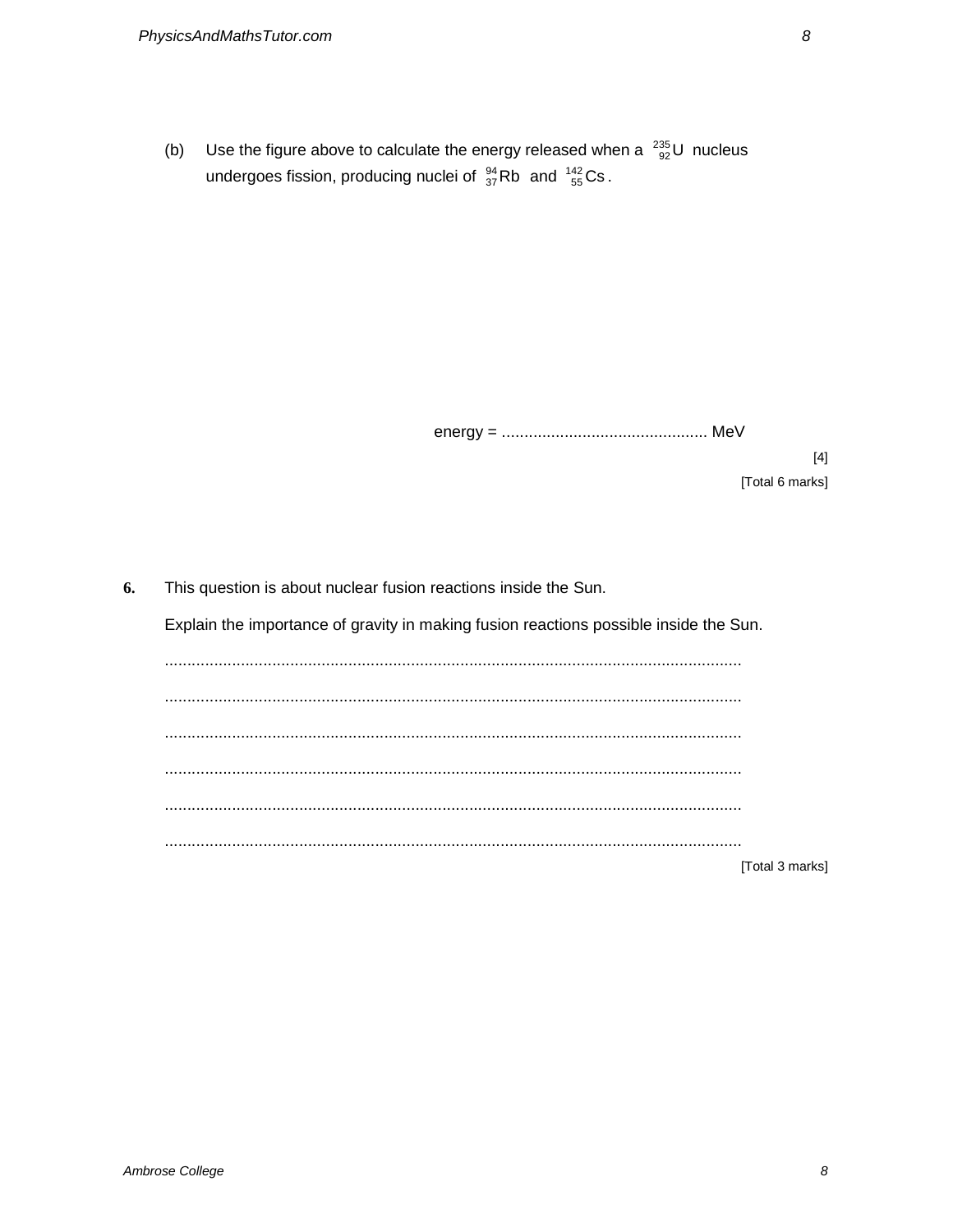**7.** This question is about the possibility of fusion between a tritium nucleus and a deuterium nucleus.

A tritium nucleus  $\frac{3}{1}$ H and a deuterium nucleus  $\frac{2}{1}$ H approach each other along the same line with the **same** speed u.



Each nucleus decelerates, comes to rest and then accelerates in the reverse direction.

(a) (i) By considering conservation of momentum, explain why both nuclei cannot come to rest at the same time.



(ii) When the nuclei are closest together they have the same **velocity**. Show that this velocity is  $u/5$ .

[1]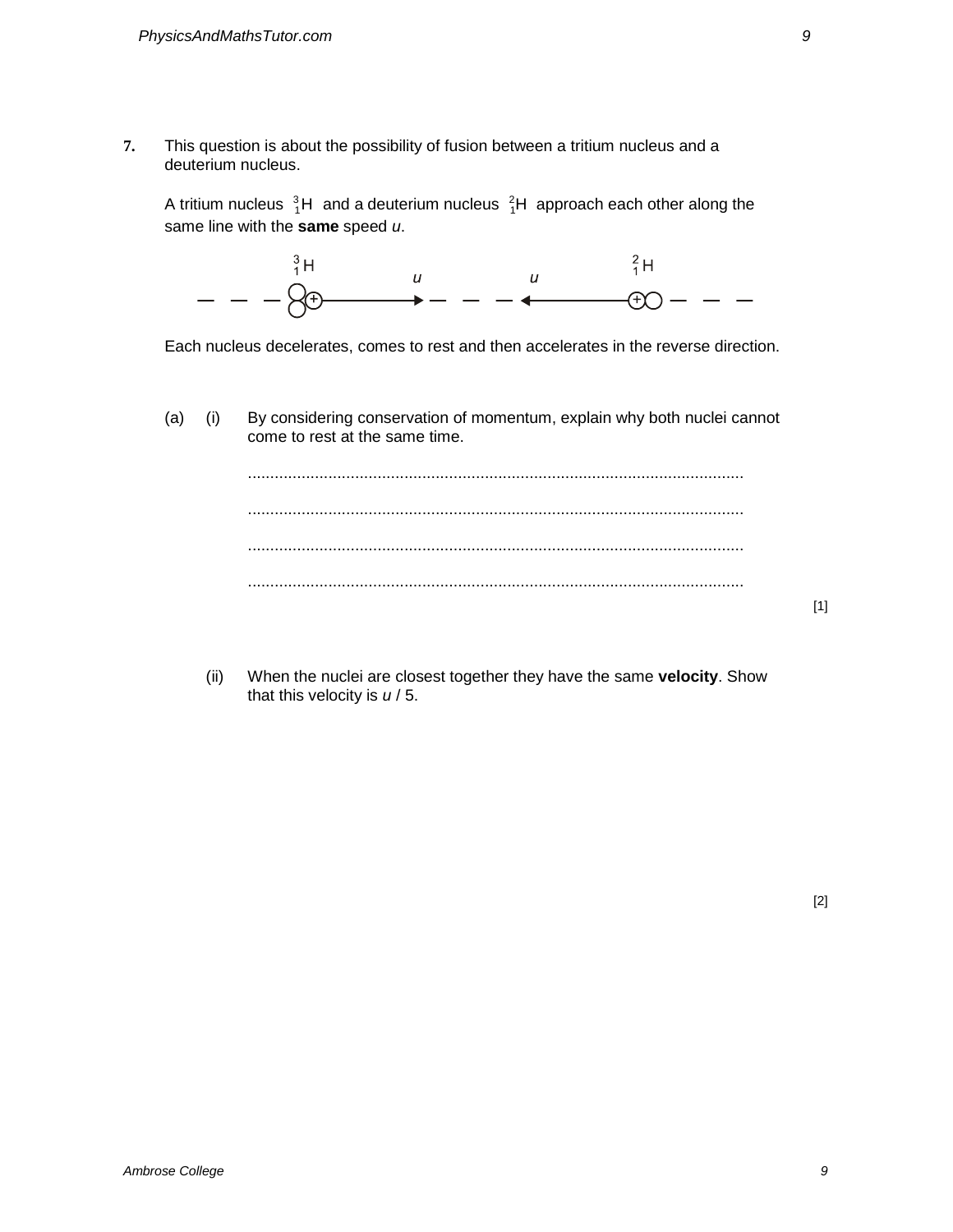(b) (i) Energy is conserved during the interaction.

Write a word equation relating the initial energy of the two nuclei when they are far apart, to their energy when they are closest together. Your equation should make clear the kind(s) of energy involved.

............................................................................................................... ...............................................................................................................

- [1]
- (ii) Show that the total **initial** kinetic energy of the two nuclei is equal to 4.18  $\times$  10<sup>-27</sup>  $u^2$  joule where  $u$  is in m s<sup>-1</sup>.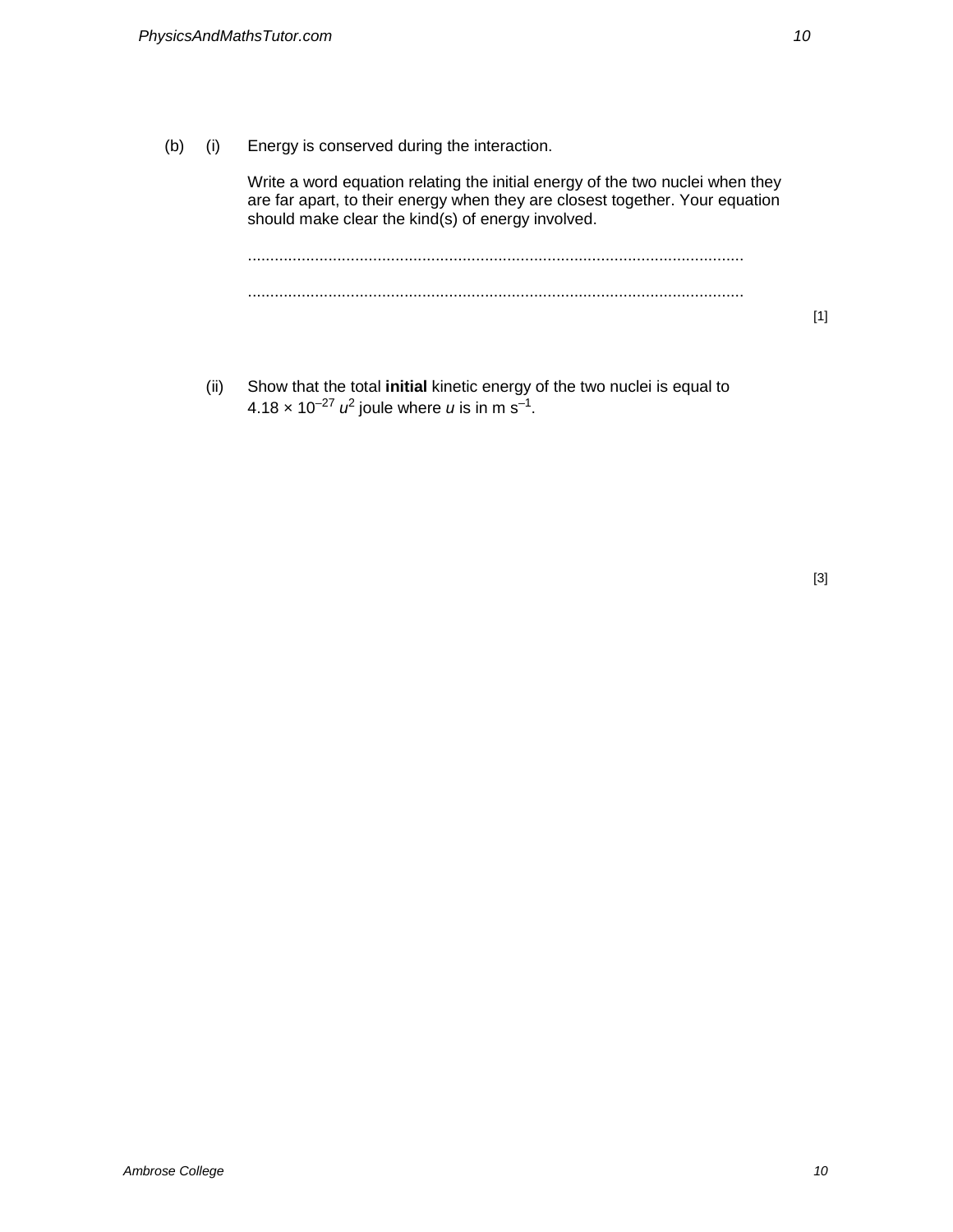(iii) The potential energy E of two charges  $Q_1$  and  $Q_2$ , separated by a distance r is given by

$$
E = \frac{Q_1 Q_2}{4 \pi \varepsilon_0 r}
$$
  $\varepsilon_0$  = permittivity of free space

For  $\frac{3}{1}$ H and  $\frac{2}{1}$ H to fuse, their separation must be no more than  $1.50 \times 10^{-15}$  m.

Calculate the minimum value of  $u$  for fusion to take place.

minimum value of u = ................................................ m s–1

[4] [Total 11 marks]

- **8.** A fuel rod inside a nuclear reactor contains uranium-238. When a  $^{238}_{92}$ U nucleus is exposed to free neutrons it can absorb a neutron. The resulting nucleus decays, first to neptunium-239  $^{239}_{93}$ Np (**decay 1**) and then to plutonium-239  $^{239}_{94}$ Pu (**decay 2**).
	- (a) Write nuclear equations for these two decay reactions.

| decay 1 |  |
|---------|--|
|         |  |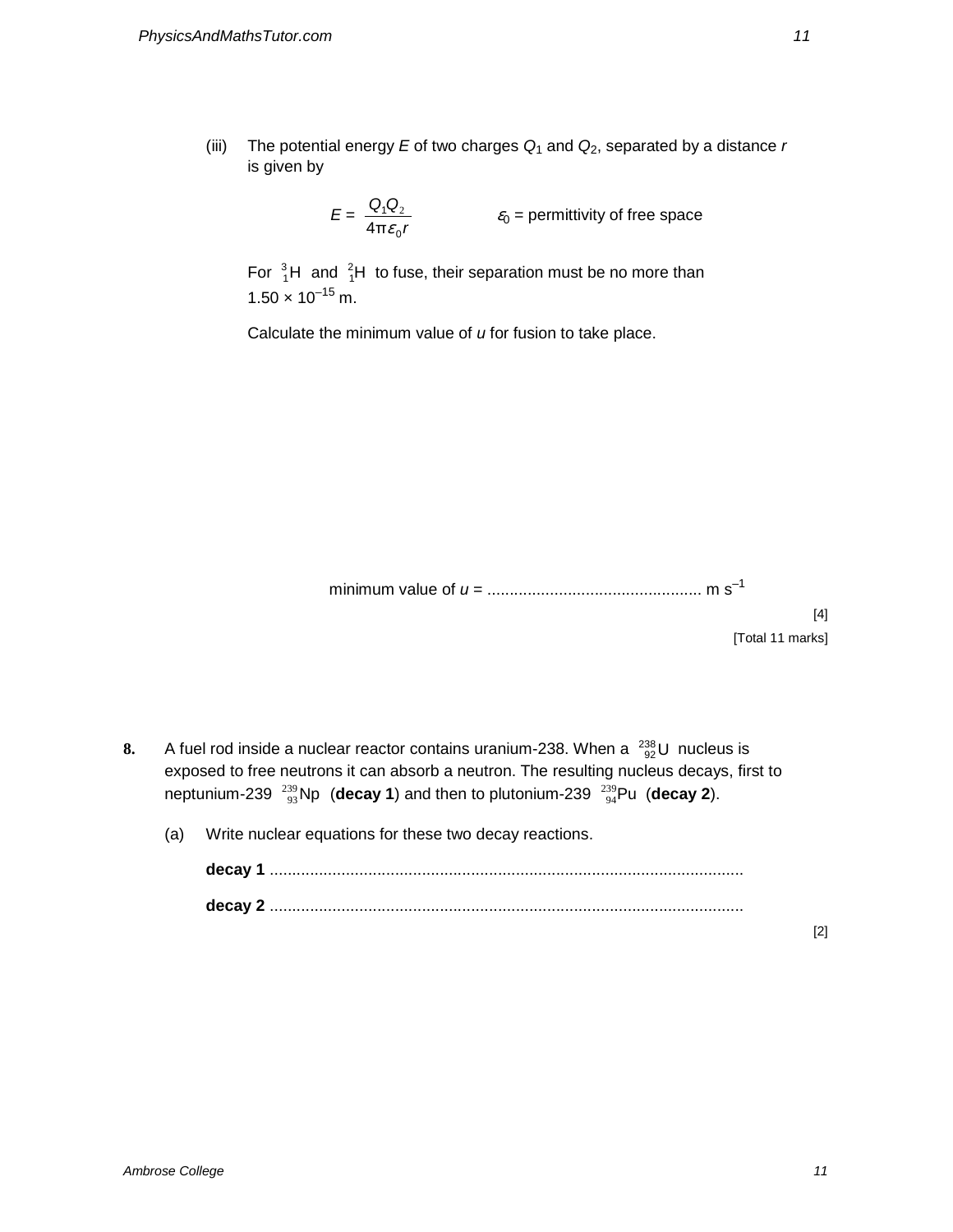(b) In the fuel rod,  $^{239}_{93}$ Np nuclei are produced at a constant rate of 1.80  $\times$  10<sup>7</sup> s<sup>-1</sup>.

On the figure below, draw a graph to show how the number of  $\frac{^{239}}{93}$ Np nuclei **produced** varies with time.

Label this graph X. Assume that initially there are no  $\frac{239}{93}$ Np nuclei.



- [1]
- (c) (i) State and explain, without calculation, how the number of  $\frac{239}{93}$ Np nuclei **decaying** per second varies with time.

............................................................................................................... ............................................................................................................... ...............................................................................................................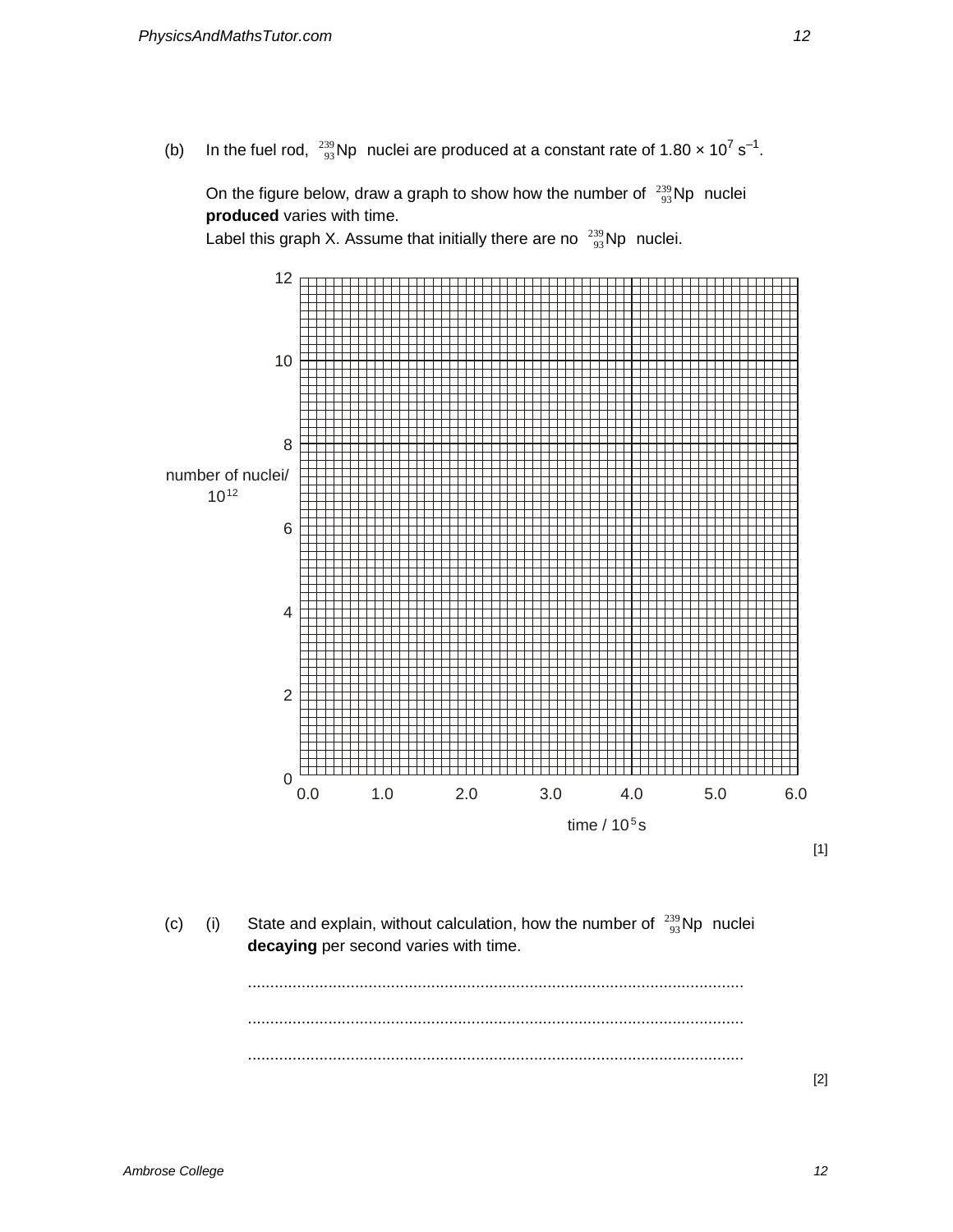(ii) State why the number of  $\frac{239}{93}$ Np nuclei **present** eventually becomes constant. ............................................................................................................... ............................................................................................................... [1]

(iii) Calculate this constant number of  $\frac{239}{93}$ Np nuclei.

half-life of  $^{239}_{93}$ Np = 2.04  $\times$  10<sup>5</sup> s

number = ......................................................... [3]

(iv) Sketch a graph on the figure above to show how the number of  $\frac{239}{93}$ Np nuclei present varies with time. Label this graph Y.

> [1] [Total 10 marks]

**9.** A uranium-235 nucleus  $^{235}_{92}$ U undergoes fission, producing nuclei of lanthanum-146  $^{146}_{57}$ La and bromine-87  $^{87}_{35}$ Br. The binding energies per nucleon of these nuclides are shown below.

| nuclide            | binding energy per<br>nucleon / MeV |
|--------------------|-------------------------------------|
| $^{235}_{92}$ U    | 7.6                                 |
| $^{146}_{\ 57}$ La | 8.2                                 |
| $^{87}_{35}Br$     | 8.6                                 |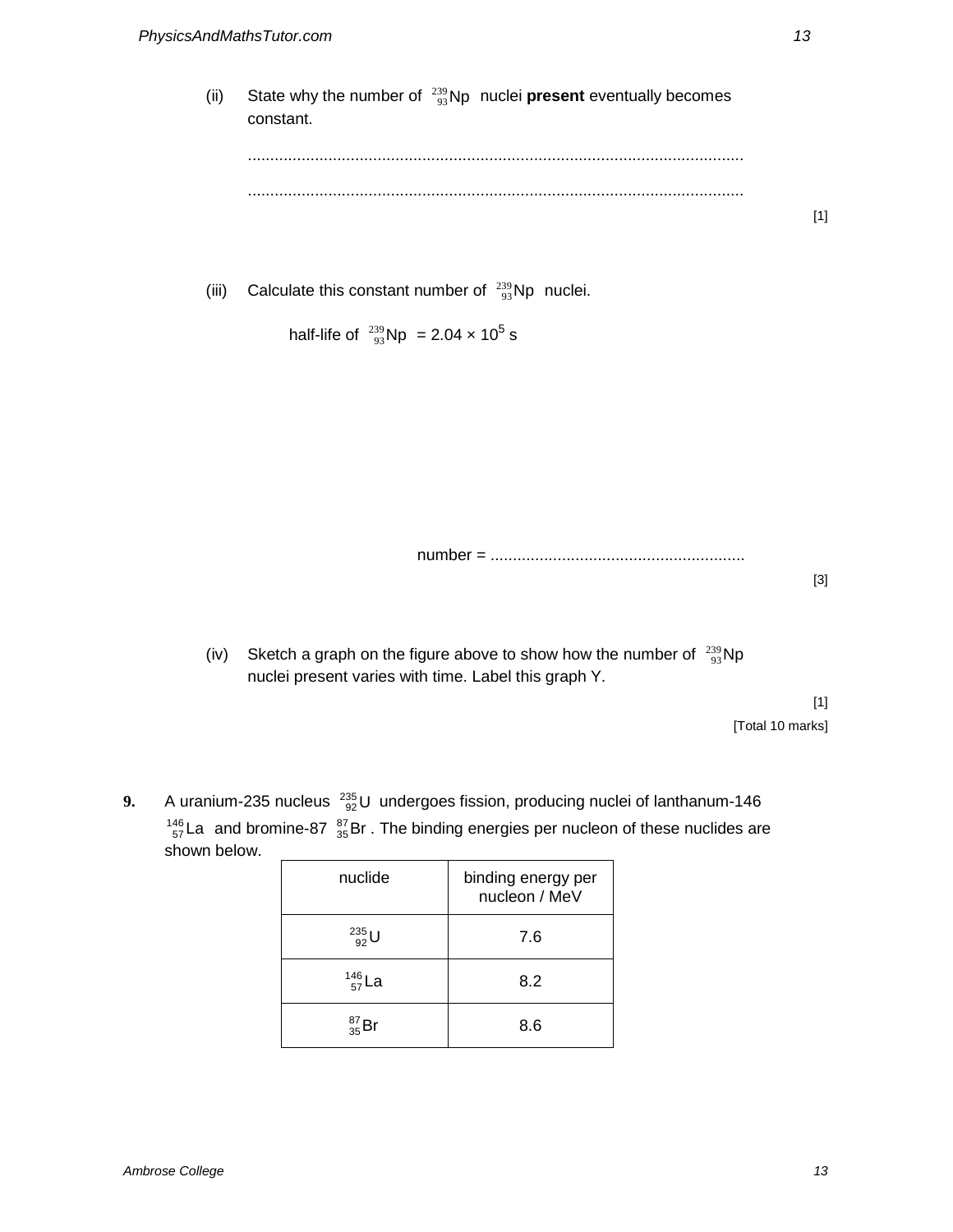(i) Plot these values on the grid below.



(ii) Sketch a graph on the grid above, to show how the binding energy per nucleon varies with nucleon number for **all** nuclei.

[2]